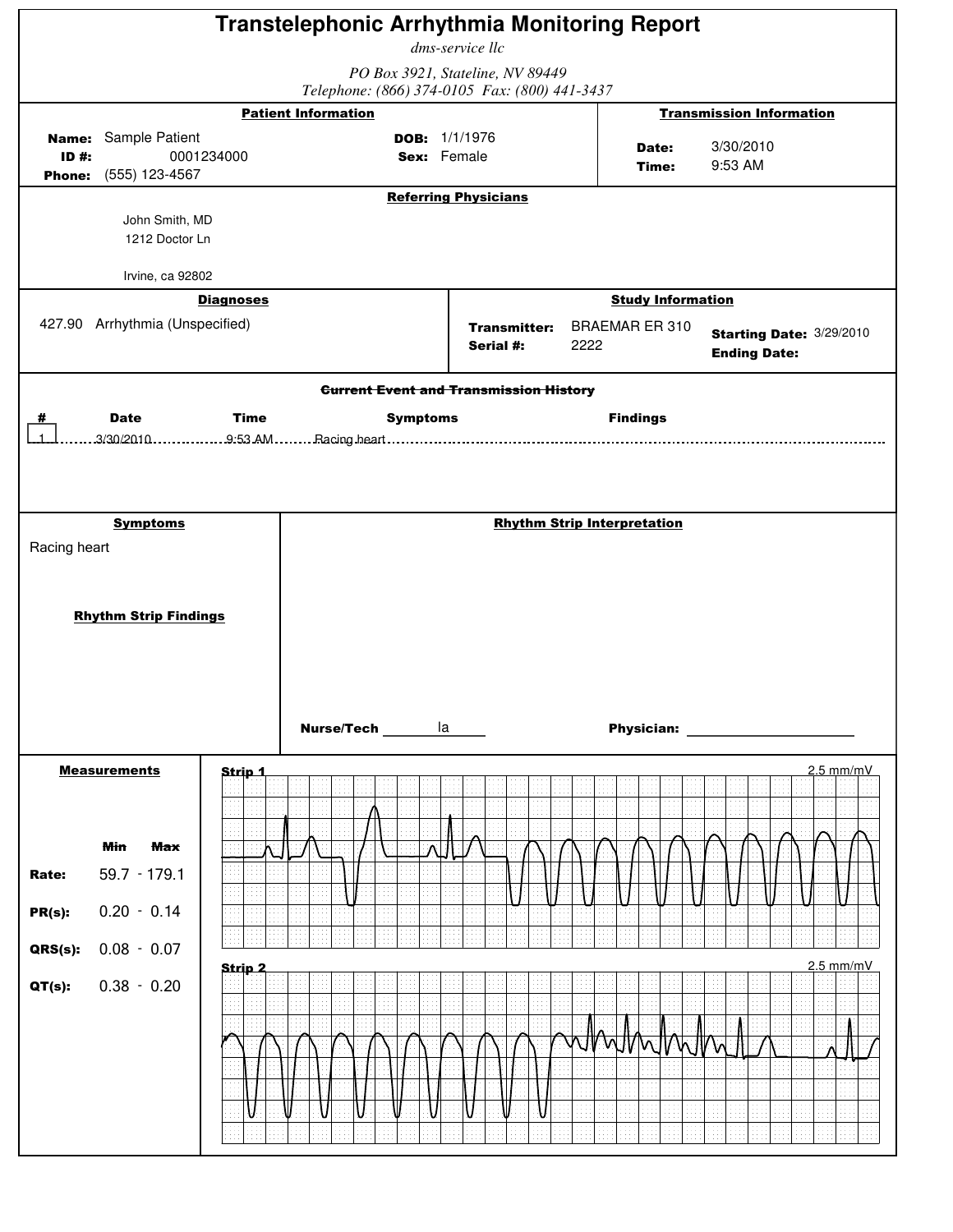|                                                   |   |                                            |        |                                 |        |                      | Original Strip 03/30/10 09:56 |        |  |   |  |  |  |     |  |  |                                                                      |             |                     | $2.5 \text{ mm/mV}$  |        |
|---------------------------------------------------|---|--------------------------------------------|--------|---------------------------------|--------|----------------------|-------------------------------|--------|--|---|--|--|--|-----|--|--|----------------------------------------------------------------------|-------------|---------------------|----------------------|--------|
|                                                   |   | 1.1.1.1                                    |        |                                 |        |                      |                               |        |  |   |  |  |  |     |  |  |                                                                      |             | .                   |                      |        |
|                                                   |   |                                            |        |                                 |        |                      |                               |        |  |   |  |  |  |     |  |  |                                                                      |             |                     |                      |        |
|                                                   |   | 14.14<br><b>Contract Contract Contract</b> |        | <b>Contract Contract</b><br>14. | .      |                      |                               |        |  |   |  |  |  |     |  |  |                                                                      |             |                     |                      |        |
|                                                   |   |                                            |        | 14.                             |        |                      |                               |        |  |   |  |  |  |     |  |  |                                                                      |             |                     |                      |        |
|                                                   |   |                                            |        | .                               |        |                      |                               |        |  |   |  |  |  |     |  |  |                                                                      |             |                     |                      |        |
| .<br>.                                            |   | 14.<br>. .                                 |        | - 3                             |        |                      |                               |        |  |   |  |  |  |     |  |  |                                                                      |             | . .                 |                      |        |
| $\sim$ $\sim$ $\sim$<br>All Arrest                |   | .<br>and and                               |        | - 30<br>- 30                    |        |                      |                               |        |  |   |  |  |  |     |  |  |                                                                      |             | .                   |                      |        |
| $\sim$ $\sim$ $\sim$<br>$\sim$ $\sim$ $\sim$<br>. | . | .<br>.                                     | .<br>. | .<br>.<br>.                     | .<br>. | $\sim$ $\sim$ $\sim$ |                               | $\sim$ |  | . |  |  |  | . . |  |  | $\sim$ $\sim$ $\sim$<br>$\sim$ $\sim$ $\sim$<br>$\sim$ $\sim$ $\sim$ | .<br>.<br>. | 1.111<br>1.1.1<br>. | $\sim$ $\sim$ $\sim$ | $\sim$ |
|                                                   |   |                                            |        |                                 |        |                      |                               |        |  |   |  |  |  |     |  |  |                                                                      |             |                     |                      |        |

|             |                    |                              |                      |                          |      |                                 |                         | .<br>. |                                         | .<br>Alberta Co            | .                              | 1.1.1.1<br>.<br>.<br>.                                       |                                                               |        |                      | .<br>.<br>.                     | .<br>.<br>.                          | .           | 1.1.1.1 | 1.1.1.1<br>1.1.1.1<br>.                       | .                                      | <b>Allen Arts</b>                         |        |                         |                             |                   |
|-------------|--------------------|------------------------------|----------------------|--------------------------|------|---------------------------------|-------------------------|--------|-----------------------------------------|----------------------------|--------------------------------|--------------------------------------------------------------|---------------------------------------------------------------|--------|----------------------|---------------------------------|--------------------------------------|-------------|---------|-----------------------------------------------|----------------------------------------|-------------------------------------------|--------|-------------------------|-----------------------------|-------------------|
|             |                    |                              |                      |                          |      | .                               |                         | .      | .<br>.                                  |                            | .                              | <b>Allen Artists</b><br>.<br>.                               | <b>Contract Contract Contract</b><br>.                        | .      | .                    | .<br>.<br>1.1.1.1<br>.          | .<br>.                               | .           | .       | .<br>.                                        |                                        |                                           |        | .<br>.                  |                             |                   |
| .<br>.<br>. | 1.1.1.1<br>1.1.1.1 |                              |                      | - 4<br>. .               | .    | .<br>All Andrews                | .                       | .<br>. | - 4                                     | 1.1.1.1<br>.               | .                              | .<br>1.1.1.1<br>.                                            | the property of the<br>.<br>.                                 |        | .<br>.               | .<br>.<br>.                     | .<br>.<br>.                          | .<br>.      |         | 1.1.1.1<br>1.1.1.1<br>.                       | .<br><b>Contract Contract Contract</b> | .                                         | .<br>. |                         | 1.111<br><b>All All And</b> |                   |
| .           |                    |                              |                      |                          | - 14 |                                 | 1.1.1.1<br>.<br>.       | .      |                                         | - 44                       | <b>Service</b> St.<br>$\cdots$ | .<br><b>Service State</b><br>.<br>.                          | .                                                             |        | .                    | .<br>.                          | .<br>.<br>.                          | .           |         | .                                             |                                        | 1.1.1.1<br>.                              | .<br>. |                         |                             |                   |
|             | .                  | the state of the<br>$\cdots$ | <b>Service State</b> | <b>Allen Arrest</b><br>. | .    | the state of the<br>.           | the company's<br>.<br>. | .      | — …— —<br>the contract of the con-<br>. | the contract of<br>.       | 1777 L<br>.<br>.               | <b>Service State</b><br>1.1.1.1<br>.                         | the company's company's company's<br>the contract of the<br>. | .<br>. | the contract of<br>. | .<br>.                          | 1 <del>.</del> 1.<br>.<br>.          | .           | .<br>.  | <b>VIII</b><br>.<br>.                         | 1.7.7.7.7<br>.                         | <del>.</del><br><b>Allen Artists</b><br>. | .<br>. | <b>Allen Allen</b><br>. | .<br>.                      |                   |
| .           |                    |                              |                      |                          |      | .                               |                         | .<br>. |                                         | Alberta Co<br>.            |                                | <b>Service State</b><br>.<br>.                               |                                                               | .      |                      | <b>Service</b> A<br>.<br>.      | <b>Sales Andrew</b><br>.<br>.        | All Andrews |         | <b>Service</b> State<br>1.1.1.1<br>Alberta Co | .                                      | 1.1.1.1                                   |        |                         |                             |                   |
|             |                    |                              |                      | and and                  |      | .                               | .                       | .      | .<br><b>Allen Allen</b><br>.            | .                          | .                              | <b>Allen Artists</b><br><b>Allen Artists</b><br>1.1.1.1<br>. | .                                                             | .      | $-11.1$<br>.         | .<br>.<br>.<br>the state of the | .<br>.<br>.<br>.                     | .           | .       | .<br>.<br>.                                   | .<br>.                                 | .<br>.                                    |        | .                       |                             |                   |
| .           | 1.1.1.1            | $\cdots$                     |                      | .                        |      | $\sim$ $\sim$ $\sim$<br>1.1.1.1 | .                       | .      | .<br>.<br>.                             | Alberta Co<br>.<br>1.1.1.1 | .                              | 1.1.1.1<br>.<br>.                                            |                                                               |        | .                    | .<br>.<br>.                     | the company of the company<br>.<br>. | .           | .<br>.  | .                                             | .<br>.                                 | .<br>.                                    | .      | .                       | .                           | <b>Allen Arts</b> |

## **Original Strip 03/30/10 09:56** 2.5 mm/mV

|   |  |         |                  |   |   | <b>Allen Arrest</b> |              | .<br>All Andrews     | 1.1.1.1<br>and and  | 1.1.1.1<br>.       | .      | 1.1.1.1            | 1.1.1.1<br>.                            | <b>Service</b> Advertise<br><b>Allen Artists</b> |                                             | <b>Allen Allen</b> | 1.1.1.1<br><b>State State</b>  | .<br>.             | .                                                                                                                        |                           | . | 1.1.1.1<br>the state of the                    |        | .      |                                   | <b>Allen Allen</b> |                   |                   |
|---|--|---------|------------------|---|---|---------------------|--------------|----------------------|---------------------|--------------------|--------|--------------------|-----------------------------------------|--------------------------------------------------|---------------------------------------------|--------------------|--------------------------------|--------------------|--------------------------------------------------------------------------------------------------------------------------|---------------------------|---|------------------------------------------------|--------|--------|-----------------------------------|--------------------|-------------------|-------------------|
|   |  |         |                  |   |   |                     |              | .<br>.               | .                   | .                  | .<br>. | 1.1.1.1<br>1.1.1.1 | .                                       | <b>Service</b> St.<br>1.1.1.1<br>.               |                                             |                    | 1.1.1.1                        | .<br>.<br>.        | .<br>.                                                                                                                   |                           | . | .<br>.                                         | .<br>. | .<br>. |                                   |                    |                   |                   |
| . |  | 1.1.1.1 |                  |   |   | and a ser           | .            | .                    | <b>Allen Adams</b>  | 1.1.1.1<br>.       |        | 1.1.1.1<br>1.1.1.1 | .                                       | <b>Sales Andrew</b><br>1.1.1.1                   | .<br>.                                      |                    | the contract of the<br>1.1.1.1 | . 1<br>.<br>.<br>. | .                                                                                                                        | .<br>.                    | . | 1.1.1.1<br>1.1.1.1<br>.<br>1.1.1.1             | .      | .      | <b>Contract Contract Contract</b> | . .                | <b>Allen Arts</b> |                   |
|   |  |         | the state of the |   |   |                     | .            | <b>Service State</b> | .                   |                    |        | ⇒∴∧⊥               | the state of the con-<br>and Allena and | .<br>contract and a series                       | <b>All All All Advised Association</b><br>. |                    | ⋯∧∣                            | .                  |                                                                                                                          | .                         |   | $\mathbf{B} \cdot \mathbf{I} \cdot \mathbf{A}$ |        |        |                                   |                    |                   |                   |
|   |  | .       | the state of the | . | . | <b>Allen Allen</b>  | $\mathbf{r}$ |                      | ः या यान <b>् त</b> | <b>Allen Adams</b> | .      | .                  | .                                       | <b>Allen Avenue</b><br><b>Allen Avenue</b>       |                                             | .                  | .                              | .<br>.             | March 19 Hours of the County of the March 19 Hours and the County of the County of the County of the County of<br>.<br>. | .                         | . | $\blacksquare$<br>.                            | .      |        |                                   | .                  | .                 |                   |
|   |  |         |                  |   |   |                     |              | 1.1.1.1              |                     | .<br>.<br>1.1.1.1  | .      | .<br>1.1.1.1       | .                                       | 1.1.1.1<br>1.1.1.1<br>.                          | .                                           |                    | .                              | .<br>.<br>.        | .<br>.                                                                                                                   | $\sim$ $\sim$ $\sim$      |   | 1.1.1.1                                        | .      | .      |                                   | .                  |                   | <b>Allen Arts</b> |
| . |  |         |                  |   |   |                     |              | 1.1.1.1              | .                   | 1.1.1.1<br>.       |        | 1.1.1.1<br>.       | .<br>$\cdots$                           | .<br>1.1.1.1<br>1.1.1.1                          |                                             |                    | 1.1.1.1                        | .<br>.<br>1.1.1.1  | .<br>.                                                                                                                   |                           |   | .                                              | .      | .      |                                   |                    |                   |                   |
|   |  |         |                  |   |   | .                   |              | .                    | .                   | 1.111              | .      | 1.111<br>.         | 1.1.1.1                                 | 1.1.1.1<br><b>Allen Avenue</b>                   | .                                           | .                  |                                | .<br>.             | .<br>.<br>.                                                                                                              | $\sim$ $\sim$ $\sim$<br>. | . | .<br>.                                         | .      |        |                                   | <b>Allen Allen</b> |                   |                   |

# **Original Strip 03/30/10 09:56** 2.5 mm/mV

|   |   |  |   |                  |               |   |                     |   |    |   |      |       |                  |         |   | .                  |              |         |   |      |  |  |
|---|---|--|---|------------------|---------------|---|---------------------|---|----|---|------|-------|------------------|---------|---|--------------------|--------------|---------|---|------|--|--|
|   |   |  |   |                  |               |   |                     |   |    |   |      |       |                  |         |   |                    | .            |         |   |      |  |  |
|   |   |  |   | $\sim$ 4. $\sim$ |               | . | <b>Allen Avenue</b> |   |    |   | .    | .     |                  | 1.1.1.1 | . | <b>Allen Adams</b> |              | 1.1.1.1 |   |      |  |  |
|   |   |  |   |                  |               |   |                     |   |    |   |      |       |                  |         |   |                    |              |         |   |      |  |  |
|   |   |  |   |                  |               |   |                     |   |    |   |      |       |                  |         |   |                    |              |         |   | - 11 |  |  |
|   |   |  |   |                  |               |   |                     |   |    |   |      |       |                  |         |   | 1.111              |              |         |   |      |  |  |
|   |   |  |   |                  |               |   |                     |   |    |   |      |       |                  |         |   |                    |              |         |   |      |  |  |
| . |   |  |   |                  |               |   |                     | . |    |   |      | .     |                  |         |   | .                  |              |         | . |      |  |  |
|   |   |  |   |                  |               |   |                     |   |    | . |      |       |                  |         |   |                    |              |         |   |      |  |  |
|   |   |  |   |                  |               |   |                     |   |    |   |      |       |                  |         |   |                    |              |         |   |      |  |  |
|   |   |  |   |                  |               |   |                     |   |    |   |      |       |                  |         |   |                    |              |         |   |      |  |  |
|   |   |  |   |                  |               |   |                     |   |    |   |      |       |                  |         |   |                    |              |         |   |      |  |  |
|   | . |  | — |                  | <del>v.</del> |   |                     | — | n. |   | ---- | 77. 7 | r. <del>a.</del> | --      |   |                    | <del>.</del> |         | — |      |  |  |
|   |   |  |   |                  |               |   |                     |   |    |   |      |       |                  |         |   |                    |              |         |   |      |  |  |
|   |   |  |   |                  |               |   |                     |   |    |   |      |       |                  |         |   | 77. L.T            |              |         |   |      |  |  |
|   |   |  |   |                  |               | . |                     |   |    |   |      |       |                  |         |   |                    |              |         |   |      |  |  |
|   |   |  |   |                  |               |   |                     |   |    |   |      |       |                  |         |   |                    |              |         |   |      |  |  |
|   |   |  |   |                  |               |   |                     |   |    |   |      |       |                  |         |   |                    |              |         |   |      |  |  |
|   |   |  |   |                  |               |   |                     |   |    |   |      |       |                  |         |   |                    |              |         |   |      |  |  |
|   |   |  |   |                  |               |   |                     |   |    |   |      |       |                  |         |   |                    |              |         |   |      |  |  |
|   |   |  |   |                  |               |   |                     |   |    |   |      |       |                  |         |   |                    |              |         |   |      |  |  |
|   |   |  |   |                  |               |   |                     |   |    |   |      |       |                  |         |   |                    |              |         |   |      |  |  |
|   |   |  |   |                  |               |   |                     |   |    |   |      |       |                  |         |   |                    |              |         |   |      |  |  |
|   |   |  |   |                  |               |   |                     |   |    |   |      |       |                  |         |   |                    |              |         |   |      |  |  |
|   |   |  |   |                  |               |   |                     |   |    |   |      |       |                  |         |   |                    |              |         |   |      |  |  |
|   |   |  |   |                  |               |   |                     |   |    |   |      |       |                  |         |   |                    |              |         |   |      |  |  |
|   |   |  |   |                  |               |   |                     |   |    |   |      |       |                  |         |   |                    |              |         |   |      |  |  |
|   |   |  |   |                  |               |   |                     |   |    |   |      |       |                  |         |   |                    |              |         |   |      |  |  |
|   |   |  |   |                  |               |   |                     |   |    |   |      |       |                  |         |   |                    |              |         |   |      |  |  |
|   |   |  |   |                  |               |   |                     |   |    |   |      |       |                  |         |   |                    |              |         |   |      |  |  |
|   |   |  |   |                  |               |   |                     |   |    |   |      |       |                  |         |   |                    |              |         |   |      |  |  |
|   |   |  |   |                  |               |   |                     |   |    |   |      |       |                  |         |   |                    |              |         |   |      |  |  |
|   |   |  |   |                  |               |   |                     |   |    |   |      |       |                  |         |   |                    |              |         |   |      |  |  |

|   |                     |                 |                      |   |                              |                                |                  |   |        |   |                  |   | .                     | .                |                   |                                   |   |                          |       |                |   |         |   |        |  |
|---|---------------------|-----------------|----------------------|---|------------------------------|--------------------------------|------------------|---|--------|---|------------------|---|-----------------------|------------------|-------------------|-----------------------------------|---|--------------------------|-------|----------------|---|---------|---|--------|--|
|   |                     |                 |                      |   |                              |                                |                  |   |        |   |                  | . | and and               |                  |                   |                                   | . | <b>Allen Artists</b>     |       |                |   |         |   |        |  |
|   |                     |                 |                      |   |                              |                                |                  |   |        |   |                  |   |                       |                  |                   |                                   |   |                          |       |                |   |         |   |        |  |
|   |                     |                 |                      |   |                              |                                |                  |   |        |   |                  |   |                       |                  |                   |                                   |   |                          |       |                |   |         |   |        |  |
|   |                     |                 |                      |   |                              |                                |                  |   |        |   |                  |   |                       |                  |                   |                                   |   |                          |       |                |   |         |   |        |  |
|   |                     |                 |                      |   |                              |                                |                  |   |        |   |                  |   |                       |                  |                   |                                   |   |                          |       |                |   |         |   |        |  |
|   |                     |                 |                      |   |                              |                                |                  |   |        |   |                  |   |                       |                  |                   |                                   |   |                          |       |                |   |         |   |        |  |
|   |                     |                 |                      |   |                              | .                              |                  |   |        |   |                  |   |                       |                  |                   |                                   |   |                          |       |                |   |         |   |        |  |
|   |                     |                 |                      |   |                              | 1.1.1.1                        |                  |   |        |   |                  |   |                       |                  |                   |                                   |   |                          |       |                |   |         |   |        |  |
| . |                     |                 |                      |   | and the contract of the con- | <b>All All And</b><br>.        |                  |   |        |   |                  | . |                       |                  |                   |                                   |   |                          |       |                |   |         |   |        |  |
|   |                     |                 |                      |   |                              |                                |                  |   |        |   |                  |   |                       |                  |                   |                                   |   |                          |       |                |   |         |   |        |  |
|   |                     | $-11 - 12 - 12$ |                      | . |                              | .<br>.                         |                  |   | .<br>. |   | .<br>.           |   | .                     | .                |                   | ka ka matsayin ka matsayin ka san | . |                          |       | .              |   |         |   |        |  |
|   |                     |                 |                      |   |                              |                                |                  |   |        |   |                  |   |                       |                  |                   |                                   |   |                          |       |                |   |         |   |        |  |
|   |                     |                 |                      |   |                              |                                |                  |   |        |   |                  |   |                       |                  |                   |                                   |   |                          |       |                |   |         |   |        |  |
|   |                     |                 |                      |   |                              |                                |                  |   |        |   |                  |   |                       |                  |                   |                                   |   |                          |       |                |   |         |   |        |  |
|   | the contract of the |                 | <b>Allen Artists</b> |   |                              |                                | the state of the | . |        |   | — <del>—</del> — | . | the state of the con- | the state of the | r. <del>. .</del> |                                   | . | the contract of the con- | 5. TP | $\overline{r}$ | . | and and | . |        |  |
|   |                     | .               |                      |   |                              | $\mathbf{v}_{\text{max}}$<br>. |                  |   |        | . |                  |   |                       | 1.1.1.1          | .                 |                                   |   |                          |       |                |   |         |   | $\sim$ |  |
|   |                     |                 |                      |   |                              |                                |                  |   |        |   |                  |   |                       |                  |                   |                                   |   |                          |       |                |   |         |   |        |  |
|   |                     |                 |                      |   |                              |                                |                  |   |        |   |                  |   |                       |                  |                   |                                   |   |                          |       |                |   |         |   |        |  |
|   |                     |                 |                      |   |                              |                                |                  |   |        |   |                  |   |                       |                  |                   |                                   |   |                          |       |                |   |         |   |        |  |
|   |                     |                 |                      |   |                              |                                |                  |   |        |   |                  |   |                       |                  |                   |                                   |   |                          |       |                |   |         |   |        |  |
| . |                     |                 |                      |   | .                            |                                |                  |   |        |   |                  | . | .                     |                  |                   |                                   |   |                          |       |                |   |         |   |        |  |
|   | .                   |                 | 1.1.1.1              |   |                              |                                | 1.1.1.1          |   | .      |   |                  |   | .                     |                  |                   |                                   | . |                          | .     |                |   |         |   |        |  |
|   |                     |                 |                      |   |                              |                                |                  |   |        |   |                  |   |                       |                  |                   |                                   |   |                          |       |                |   |         |   |        |  |
|   |                     |                 |                      |   |                              |                                |                  |   |        |   |                  |   |                       |                  |                   |                                   |   |                          |       |                |   |         |   |        |  |
|   |                     |                 |                      |   |                              |                                |                  |   |        |   |                  |   |                       |                  |                   |                                   |   |                          |       |                |   |         |   |        |  |
|   |                     |                 |                      |   |                              |                                |                  |   |        |   |                  |   |                       |                  |                   |                                   |   |                          |       |                |   |         |   |        |  |
|   |                     |                 |                      |   |                              |                                |                  |   |        |   |                  |   |                       |                  |                   |                                   |   |                          |       |                |   |         |   |        |  |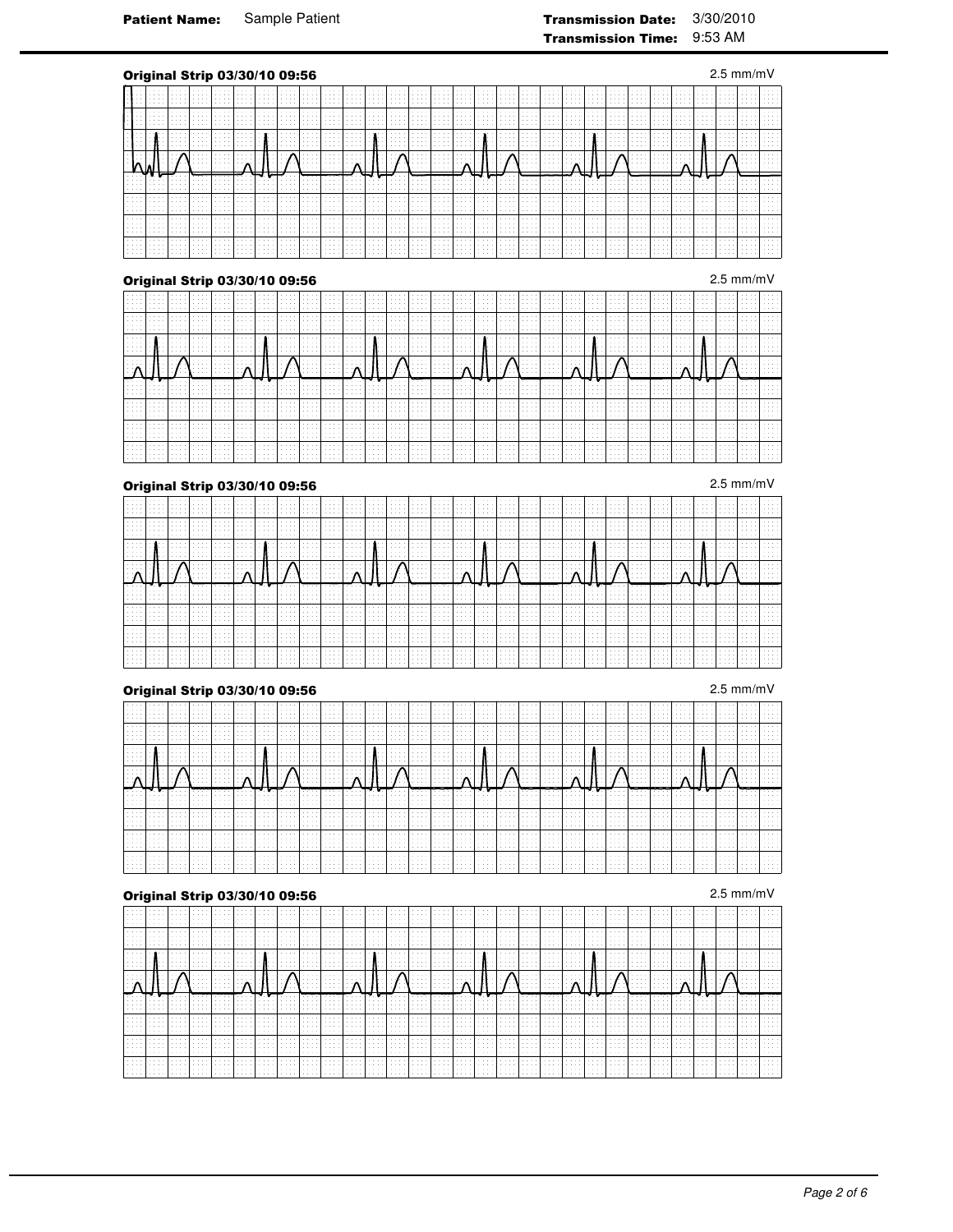|                                                                                            |                                | Original Strip 03/30/10 09:56                                      |   |            |   |                           |             |                             |  |  |  |  |  |                                                   |                                             |                                                  |   |                                   |                  |        |                           |                                                                | $2.5 \text{ mm/mV}$ |                             |
|--------------------------------------------------------------------------------------------|--------------------------------|--------------------------------------------------------------------|---|------------|---|---------------------------|-------------|-----------------------------|--|--|--|--|--|---------------------------------------------------|---------------------------------------------|--------------------------------------------------|---|-----------------------------------|------------------|--------|---------------------------|----------------------------------------------------------------|---------------------|-----------------------------|
| $\sim$ $\sim$ $\sim$<br>.                                                                  |                                | .<br>1.111<br>.<br>.                                               |   |            |   | .<br>$\sim$ $\sim$ $\sim$ | $\sim$<br>. |                             |  |  |  |  |  |                                                   |                                             |                                                  |   |                                   |                  |        |                           |                                                                |                     |                             |
| .<br>.<br>$\sim$ $\sim$ $\sim$                                                             | .<br>$\sim$                    | Alberta Co<br>1.111<br>.<br>Alberta Co                             | . | .<br>.     |   | $\sim$ $\sim$<br>.<br>.   | .           | $\cdots$<br>.               |  |  |  |  |  | $\sim$                                            | .<br>.                                      | $\sim$ $\sim$ $\sim$<br>$\sim$<br>$\cdots$       |   |                                   | . .              |        | $\cdots$<br>.             | <b>Contract Contract Contract</b><br><b><i><u>ALCO</u></i></b> |                     |                             |
| and and<br>$\sim$ $\sim$ $\sim$<br>.<br>.                                                  |                                | .<br>.<br>.                                                        | . | 1.1.1      |   |                           | .<br>. .    | $\sim$ $\sim$ $\sim$        |  |  |  |  |  | $\sim$                                            |                                             |                                                  |   | .                                 | .                | $\sim$ |                           | <b><i><u>ALCO</u></i></b>                                      | .                   |                             |
|                                                                                            |                                |                                                                    |   |            |   |                           |             |                             |  |  |  |  |  |                                                   |                                             |                                                  |   |                                   |                  |        |                           |                                                                |                     |                             |
|                                                                                            |                                | Alberta Co<br>.<br>.<br>.                                          | . | .          | . |                           | .<br>$\sim$ | $\sim$ $\sim$ $\sim$        |  |  |  |  |  | $\sim$ $\sim$ $\sim$                              | .                                           |                                                  |   | <b>Contract Contract Contract</b> | .                | .      |                           |                                                                | .                   |                             |
| .<br>.<br>.<br>.                                                                           | .                              | $\sim$ $\sim$ $\sim$<br>and an<br>.<br>Alberta Co                  | . | .<br>.     |   |                           | 14.44       |                             |  |  |  |  |  | .                                                 | $\sim$ $\sim$ $\sim$                        | $\sim$<br>$\sim$<br>$\sim$<br>$\cdots$           |   |                                   |                  |        | .                         |                                                                |                     |                             |
| $\sim$ $\sim$ $\sim$<br>.<br>.                                                             |                                | All Arrest<br>and an<br>and an<br>.                                |   |            |   |                           |             |                             |  |  |  |  |  | .                                                 | $\cdots$                                    | $\sim$<br>$\sim$<br>$\sim$                       |   |                                   |                  |        |                           |                                                                |                     |                             |
| $\sim$ $\sim$ $\sim$<br>$\sim$ $\sim$ $\sim$<br>$\alpha$ , $\alpha$ , $\alpha$<br>$\cdots$ | .<br><b><i><u>ALCO</u></i></b> | $\sim$ $\sim$ $\sim$<br>.<br>$\sim$ $\sim$<br>$\sim$ $\sim$ $\sim$ | . | 1.1.1<br>. |   | 1.111                     | .<br>.      | $\sim$ $\sim$ $\sim$<br>. . |  |  |  |  |  | $\sim$ $\sim$ $\sim$<br>$\sim$ $\sim$ $\sim$<br>. | and and<br>$\sim$ $\sim$ $\sim$<br>$\cdots$ | 1.111<br>$\sim$ $\sim$<br>1.111<br>$\sim$ $\sim$ | . | $\sim$ $\sim$ $\sim$<br>.         | $\sim$<br>$\sim$ | - 14   | $\sim$ $\sim$ $\sim$<br>. | <b>Contract</b><br><b>Contract Contract Contract</b>           | $\sim$              | $\sim$<br>$\sim$<br>1.1.1.1 |
|                                                                                            |                                | <b>Original Strip 03/30/10 09:56</b>                               |   |            |   |                           |             |                             |  |  |  |  |  |                                                   |                                             |                                                  |   |                                   |                  |        |                           |                                                                | $2.5$ mm/mV         |                             |

|   |   |         | ----- ---- |                      |                           |         |                                |         |                         |                                                |                          |               |                                                                               |              |                                                                                                                                |              |                            |                                                            |              |                         |                               |                                             |                                      |   |                         |                   |          |       |
|---|---|---------|------------|----------------------|---------------------------|---------|--------------------------------|---------|-------------------------|------------------------------------------------|--------------------------|---------------|-------------------------------------------------------------------------------|--------------|--------------------------------------------------------------------------------------------------------------------------------|--------------|----------------------------|------------------------------------------------------------|--------------|-------------------------|-------------------------------|---------------------------------------------|--------------------------------------|---|-------------------------|-------------------|----------|-------|
|   |   |         |            |                      |                           | 1.1.1.1 | 1.1.1.1<br>.                   |         | .<br>1.1.1.1<br>1.1.1.1 |                                                | .<br>.                   |               | 1.1.1.1<br>.<br>.                                                             |              |                                                                                                                                | .            | .<br>.                     | .<br>.                                                     |              |                         | .<br>.                        | .                                           |                                      |   |                         |                   |          |       |
|   |   |         |            |                      |                           |         |                                |         |                         |                                                |                          |               |                                                                               |              |                                                                                                                                |              |                            | .                                                          |              |                         |                               |                                             |                                      |   |                         |                   |          |       |
|   |   |         |            |                      | .                         |         | .                              | .       | .                       | <b>Allen Arrest</b>                            |                          |               | <b>Allen Artists</b><br>.<br>.                                                |              |                                                                                                                                |              | .<br>.<br>.                | the company of the company                                 |              |                         | .<br>.<br>.<br>.              | .<br>.                                      | 1.1.1.1                              | . | .                       |                   |          |       |
| . |   |         |            |                      |                           | 1.1.1.1 | 1.111                          |         | .<br>.                  |                                                | 1.1.1.1<br>.<br>.        |               | 1.1.1.1<br>.<br>.                                                             | .<br>.       |                                                                                                                                | .<br>.       | .<br>.<br>.                | .                                                          | .<br>.       |                         | 1.1.1.1<br>.<br>.             |                                             |                                      | . |                         | $\sim$ $\sim$     |          |       |
|   |   |         | .          |                      |                           |         | .<br>.                         | .       | .<br>.                  |                                                |                          | .<br>$\cdots$ | <b>Service</b> Advertise<br><b>Service State</b><br>.<br>.                    | 1.1.1.1<br>. |                                                                                                                                |              | .<br>.                     | .<br>.                                                     | 1.1.1.1<br>. |                         | - 4                           | .                                           | <b>Allen Arts</b><br>.               | . |                         |                   |          |       |
|   |   | .       | .          | <b>Allen Artists</b> | . .<br>.                  | .       | .<br>.<br>.                    | and and | .<br>.                  | . .<br>.                                       | .<br>1.1.1.1             | .<br>.        | <b>Service</b> And<br><b>Service State</b><br>1.1.1.1<br>.                    | .<br>.<br>.  | .                                                                                                                              | .<br>.       | 7.<br>.<br>.               | <b>Contract Contract</b><br><b>Service State</b><br>.<br>. | .            | .                       | .<br>.<br>.                   | .<br>.<br>.                                 | the company of the company<br>.<br>. |   | .<br>.                  | <b>Allen Arts</b> |          |       |
|   |   |         |            |                      |                           | 1.1.1.1 | .<br>.<br>$\sim$ $\sim$ $\sim$ |         |                         | <b>Allen Allen</b><br>.<br><b>Allen Arrest</b> | 1.1.1.1                  | .<br>.        | and and<br>.<br>1.1.1.1                                                       |              | .                                                                                                                              | .<br>1.1.1.1 | .<br>.<br>.                | .<br>.<br>.                                                |              | .<br>.<br>.             | <b>All All And</b><br>1.1.1.1 | <b>Contract Contract Contract</b><br>.<br>. | .<br>.<br>All Angeles                | . |                         |                   |          |       |
|   |   |         |            |                      | $\sim$ $\sim$ $\sim$<br>. |         | .<br>.                         | .<br>.  | .<br>.                  | .<br><b>Allen Allen</b><br>.                   | .<br>.                   | .<br>.<br>.   | <b>Allen Artists</b><br><b>Service State</b><br>.                             | .            | .                                                                                                                              | .<br>$-11.1$ | .<br>.<br>.<br>.           | .<br>the company of the company<br>.<br>.                  | .<br>.       | .<br>.<br>.             | .<br>.                        | .<br>.                                      | .                                    | . | .                       |                   |          |       |
| . | . | 1.1.1.1 |            | 1.1.1.1              | .                         |         | $\sim$ $\sim$ $\sim$<br>.      | .       | 1.1.1.1                 | the contract of                                | .<br>.<br>$-1.11 - 1.12$ | .             | <b>Allen Artists</b><br><b>Service</b> Advertise<br><b>Service</b> Advertised | .<br>1.1.1.1 | $\label{eq:1.1} \begin{array}{cccccccccccccc} \bullet & \bullet & \bullet & \bullet & \bullet & \bullet & \bullet \end{array}$ | .            | .<br><b>Service</b> A<br>. | the company of the company<br><b>Contractor</b><br>.       |              | .<br><b>Allen Allen</b> |                               | .<br>.<br>. 1                               | .<br>.<br>.                          | . | .<br><b>Allen Allen</b> | .<br>1.1.1.1      | $\cdots$ | 1.111 |

|                      | .                              | .      | .                 |                         | 1.1.1.1<br>.              | .                      | .<br>.       | . 1                                                       | 1.1.1.1                                             | .            | .<br><b>State State</b>   |                  | 1.1.1.1<br>. 1 1                                                      | the state of the    | and and<br>. 1      |                                          | .<br>.                            | . 1 1<br><b>Sales Andrew</b>                                                           | $\sim$ $\sim$ $\sim$                             |                            | .<br>.<br>.      |        |                                   |                           | <b>Allen Arrest</b>              |                   |   |  |
|----------------------|--------------------------------|--------|-------------------|-------------------------|---------------------------|------------------------|--------------|-----------------------------------------------------------|-----------------------------------------------------|--------------|---------------------------|------------------|-----------------------------------------------------------------------|---------------------|---------------------|------------------------------------------|-----------------------------------|----------------------------------------------------------------------------------------|--------------------------------------------------|----------------------------|------------------|--------|-----------------------------------|---------------------------|----------------------------------|-------------------|---|--|
| 1.1.1.1<br>.         | 1.1.1.1                        | .<br>. | .<br>.            |                         | .                         | .<br>.                 | 1.1.1.1      | .<br>.                                                    |                                                     | .<br>.       | 1.1.1.1<br>1.1.1.1        | 1.1.1.1<br>.     | <b>Contract Contract Contract</b><br>And Allen<br><b>Allen Avenue</b> | .                   | <b>ALC: NO</b><br>. | <b>Allen Adams</b>                       | .<br>the state of the             | <b>Allen Andre</b><br>.                                                                | .                                                |                            | .<br>.<br>.      | .<br>. | .<br>.                            |                           |                                  |                   |   |  |
|                      | .<br>.<br>.                    | .      |                   | <b>Allen Adams</b><br>. | .                         | .<br>1.1.1.1<br>.<br>. | .            | .                                                         | .<br>.<br>.                                         | .            | <b>Allen Adams</b><br>. 1 |                  |                                                                       | <b>Allen Adams</b>  |                     | .                                        |                                   |                                                                                        | . 1<br>. 1                                       |                            | .<br>.<br>.<br>. |        | .                                 | .<br>.<br>.               |                                  | <b>Allen Arts</b> |   |  |
|                      | 14, 14,                        |        | .                 | .                       |                           | $\cdots$ $\sim$        | 1.1.1.1<br>. | .<br>.<br>.                                               |                                                     | アイ・ストリー おおとこ | $\sim$ $\sim$ $\sim$<br>. | .                | .<br>.                                                                | the property of the |                     | .                                        | المتما المستطار والمعاملات<br>. 1 | <b>Allen Artists</b>                                                                   |                                                  |                            | .                | .      | .                                 | the property of the       |                                  |                   |   |  |
|                      | <b><i>CALCULATION</i></b><br>. |        |                   | .                       | .<br>.                    | .<br>.                 | .            | The first and the contribution of the contribution of the | $\mathbf{a}$ and $\mathbf{a}$ and $\mathbf{a}$<br>. |              | . 1                       | the state of the | . 1<br>.                                                              | .<br>.              |                     | .                                        | .                                 | <u>vita di bibliografia del vita di bibliografia del </u><br>.<br><b>Allen Artists</b> |                                                  |                            | .<br>.           |        | <b>Contract Contract Contract</b> |                           | <b>Allen Allen</b>               | .                 |   |  |
|                      | 1.1.1.1<br>.                   |        |                   |                         | .<br>.                    | .<br>.                 | .            |                                                           | .                                                   | .            | .                         |                  | .<br>. 1                                                              |                     | <b>Allen Arts</b>   |                                          | .<br>.                            | .<br>.<br>.                                                                            | <b>All All Andrews</b><br><b>All All Andrews</b> | .                          | .<br>. 1         | .      | <b>Service</b>                    |                           |                                  |                   |   |  |
|                      | 1.1.1.1                        |        | <b>Allen Arts</b> | .                       | .<br>.<br>the second con- | 1.1.1.1<br>.           | 1.1.1.1      | <b>Allen Andre</b><br>the state of the con-               | .                                                   | .            | 1.1.1.1                   | .<br>.           | .<br><b>Sales Andrew</b><br>.                                         | .<br>.              | .<br>.              | 1.1.1.1<br><b>All All And</b><br>1.1.1.1 | .                                 | the contract of the con-<br>the contract of the                                        | .                                                | .<br>the state of the con- | .<br>.<br>.      | .      | .<br>.                            | .                         | 1.1.1.1<br><b>All All And</b>    |                   |   |  |
| $\sim$ $\sim$ $\sim$ | .<br>.                         | .      | .<br>.            |                         | .                         | .<br>.                 | 1.1.1.1      | .                                                         | .<br>.                                              | .            | .                         | 1.1.1.1          | .<br><b>Allen Artists</b>                                             |                     | <b>ALC: NO</b>      | 1.1.1.1                                  | .                                 | .                                                                                      | <b>All All Andrews</b><br>All Angels             |                            | .<br>.<br>.      | .      | .<br>.                            | $\sim$ $\sim$ $\sim$<br>. | 1.1.1.1<br>the state of the con- | .                 | . |  |

# **Original Strip 03/30/10 09:56** 2.5 mm/mV

| .<br>$\sim$ $\sim$ $\sim$<br>1.1.1.1<br>1.1.1.1<br>.<br>.                                                                                                                           |     |
|-------------------------------------------------------------------------------------------------------------------------------------------------------------------------------------|-----|
|                                                                                                                                                                                     |     |
|                                                                                                                                                                                     |     |
|                                                                                                                                                                                     |     |
|                                                                                                                                                                                     |     |
|                                                                                                                                                                                     |     |
|                                                                                                                                                                                     |     |
|                                                                                                                                                                                     |     |
|                                                                                                                                                                                     |     |
| .                                                                                                                                                                                   |     |
|                                                                                                                                                                                     |     |
| .<br>1.1.1.1<br>.<br>.<br>.<br><b>Allen Andre</b><br>1.1.1.1<br>.<br>.<br>.<br>.                                                                                                    | .   |
| .<br>the state of the state<br><b>Sales Andrew</b><br>.                                                                                                                             | .   |
| 1.1.1.1<br>1.1.1.1                                                                                                                                                                  |     |
| .<br>.<br>.<br>1.1.1.1<br>.                                                                                                                                                         |     |
|                                                                                                                                                                                     |     |
| . <b>.</b><br>$\cdots$ $\sim$<br>1.1.1.1<br>$\mathbf{A}$<br>.<br>1.1.1.1<br>the state of the                                                                                        | .   |
|                                                                                                                                                                                     |     |
| the contract of the                                                                                                                                                                 |     |
| the state of the state of<br><b>All Services</b><br>.<br>All control                                                                                                                |     |
| <b>All All All All</b><br><b>Allen Adams</b><br><b>Allen Andre</b><br>.<br>.<br><b>Sales Andrew</b>                                                                                 |     |
|                                                                                                                                                                                     |     |
| ⊏<br>F.<br>F.<br>F.<br>. <b>. .</b><br><del>.</del><br>1999 - <del>199</del> 9 - 2<br>. <del>. .</del> <del>.</del><br>. <del>. .</del><br>.<br>.<br>.<br><b>Service State</b><br>. | . 7 |
| <b>Allen Artists</b><br>.<br>the state of the con-<br><b>Sales Andrew</b><br>.<br><b>Allen Artists</b><br>.<br>and and<br>.<br>.<br>.                                               |     |
| <b>Service</b> Story                                                                                                                                                                |     |
| .                                                                                                                                                                                   |     |
|                                                                                                                                                                                     |     |
|                                                                                                                                                                                     |     |
| .                                                                                                                                                                                   |     |
|                                                                                                                                                                                     |     |
|                                                                                                                                                                                     |     |
|                                                                                                                                                                                     |     |
|                                                                                                                                                                                     |     |
|                                                                                                                                                                                     |     |
|                                                                                                                                                                                     |     |
|                                                                                                                                                                                     |     |
|                                                                                                                                                                                     |     |
|                                                                                                                                                                                     |     |
|                                                                                                                                                                                     |     |
|                                                                                                                                                                                     |     |
|                                                                                                                                                                                     |     |

| . |  |                  |                    |                        |          |                          |                       |                          |                |                    |                    |                                     |                                          |                       |         |   |                  |                      |                |    |         |   |         |   |  |  |
|---|--|------------------|--------------------|------------------------|----------|--------------------------|-----------------------|--------------------------|----------------|--------------------|--------------------|-------------------------------------|------------------------------------------|-----------------------|---------|---|------------------|----------------------|----------------|----|---------|---|---------|---|--|--|
|   |  |                  |                    |                        |          |                          |                       |                          |                |                    |                    |                                     |                                          |                       |         |   |                  |                      |                |    |         |   |         |   |  |  |
|   |  |                  |                    |                        |          |                          |                       |                          |                |                    |                    |                                     |                                          |                       |         |   |                  |                      |                |    |         |   |         |   |  |  |
|   |  |                  |                    |                        |          |                          |                       |                          |                |                    |                    |                                     |                                          |                       |         |   |                  | .                    |                |    |         |   |         |   |  |  |
|   |  |                  |                    |                        |          |                          |                       |                          |                |                    |                    |                                     |                                          |                       |         |   |                  |                      |                |    |         |   |         |   |  |  |
|   |  |                  |                    |                        |          |                          |                       |                          |                |                    |                    |                                     |                                          |                       |         |   |                  |                      |                |    |         |   |         |   |  |  |
|   |  |                  |                    |                        |          |                          |                       |                          |                |                    | .                  |                                     |                                          |                       |         |   |                  | <b>Allen Artists</b> |                |    |         |   |         |   |  |  |
| . |  |                  |                    |                        |          |                          |                       |                          |                |                    |                    |                                     |                                          |                       |         |   |                  |                      |                |    |         |   |         |   |  |  |
|   |  |                  |                    |                        |          |                          |                       |                          |                |                    |                    |                                     | .                                        |                       |         |   |                  | 1.1.1.1              |                |    |         |   |         |   |  |  |
|   |  | the state of the |                    |                        | - 11 - 1 | $\cdot$ $\cdot$          | .                     | .                        |                |                    | . .                | the state of the<br><b>ALCOHOL:</b> | the contract of the<br><b>Contractor</b> | the state of the<br>. |         | . | .                |                      |                |    | .       | . |         |   |  |  |
|   |  |                  |                    |                        |          |                          | . 1                   | the contract of the con- |                |                    |                    | .                                   | the contract of the                      |                       |         |   | All Andrews      | <b>Allen Artists</b> |                |    |         |   |         |   |  |  |
|   |  |                  |                    |                        |          |                          |                       |                          |                |                    |                    |                                     |                                          |                       |         |   |                  |                      |                |    |         |   |         |   |  |  |
|   |  |                  |                    |                        |          |                          |                       |                          |                |                    |                    |                                     |                                          |                       |         |   |                  |                      |                |    |         |   |         |   |  |  |
|   |  | the state of the | And Address of the | <b>All All All And</b> |          | $\overline{\phantom{a}}$ | the state of the con- | the contract of the con- | <del>.</del> 1 | r n                | <b>Allen Adams</b> | the state of the                    | the contract of the                      | the state of the      |         |   | the state of the | the contract of the  | <del>. .</del> | ⊶י | .       | . | and and | . |  |  |
|   |  |                  |                    |                        |          |                          |                       |                          |                | <b>Allen Allen</b> |                    |                                     |                                          |                       | .       |   |                  | .                    |                |    |         |   |         |   |  |  |
|   |  |                  |                    |                        |          |                          |                       |                          |                |                    |                    |                                     |                                          |                       |         |   |                  |                      |                |    |         |   |         |   |  |  |
|   |  |                  |                    |                        |          |                          |                       |                          |                |                    |                    |                                     |                                          |                       |         |   |                  |                      |                |    |         |   |         |   |  |  |
|   |  |                  |                    |                        |          |                          |                       |                          |                |                    |                    |                                     |                                          |                       |         |   |                  |                      |                |    |         |   |         |   |  |  |
|   |  |                  |                    |                        |          |                          |                       |                          |                |                    |                    |                                     |                                          |                       |         |   | .                |                      |                |    |         |   |         |   |  |  |
|   |  |                  |                    |                        |          |                          |                       |                          | .              |                    |                    |                                     | 1.1.1.1                                  |                       | 1.1.1.1 |   | 1.1.1.1          | 1.1.1.1              |                |    | 1.1.1.1 |   |         |   |  |  |
|   |  |                  |                    |                        |          |                          |                       |                          |                |                    |                    |                                     |                                          |                       |         |   |                  |                      |                |    |         |   |         |   |  |  |
|   |  |                  |                    |                        |          |                          |                       |                          |                |                    |                    |                                     |                                          |                       |         |   |                  |                      |                |    |         |   |         |   |  |  |
|   |  |                  |                    |                        |          |                          |                       |                          |                |                    |                    |                                     |                                          |                       |         |   |                  |                      |                |    |         |   |         |   |  |  |
|   |  |                  |                    |                        |          |                          |                       |                          |                |                    |                    |                                     |                                          |                       |         |   |                  | <b>Allen Arts</b>    |                |    |         |   |         |   |  |  |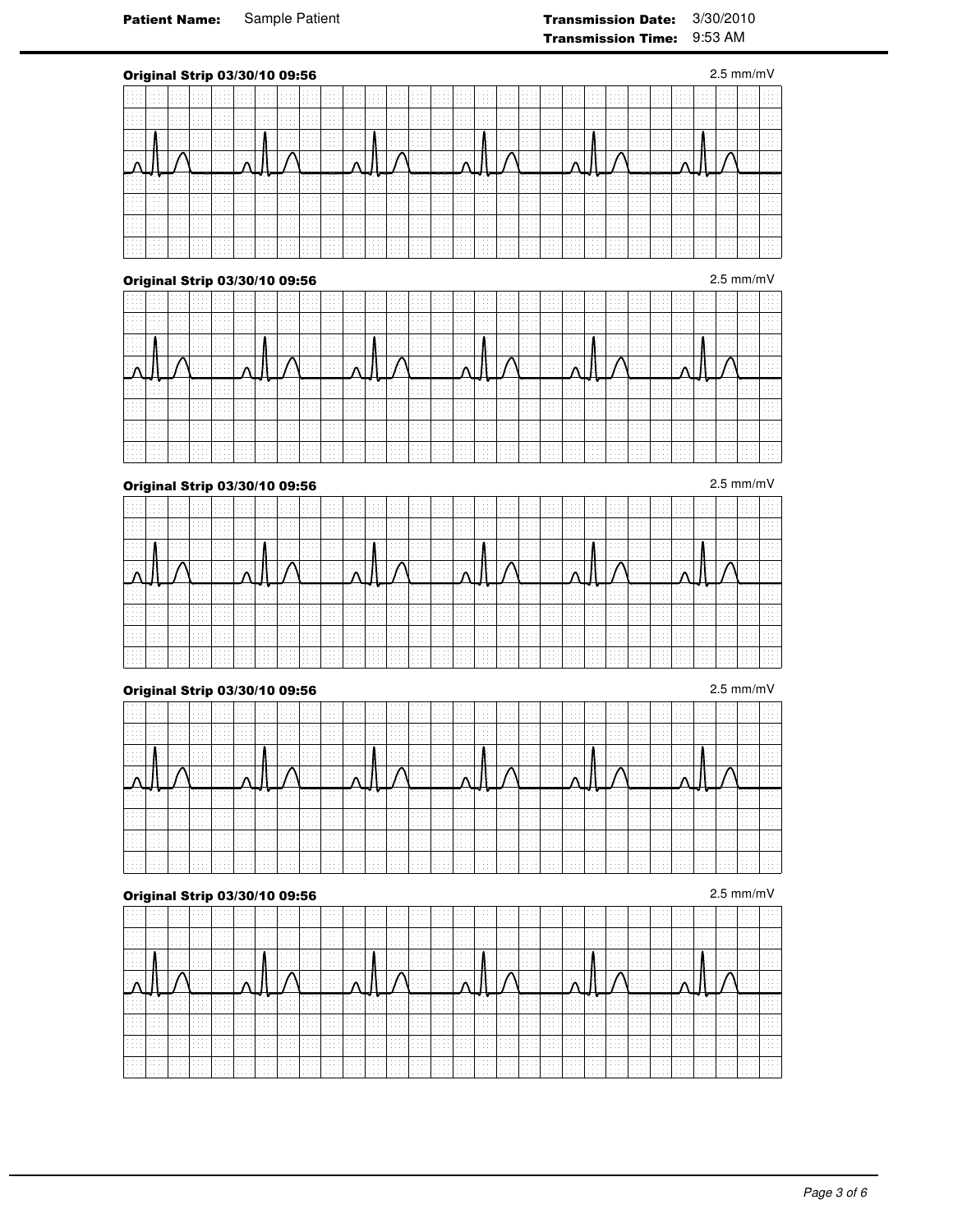|                                                        |   |                                                      |        |            |          | Original Strip 03/30/10 09:56        |                         |  |  |   |   |  |  |  |                         |        |                                   |                      |  |                | $2.5 \text{ mm/mV}$           |   |
|--------------------------------------------------------|---|------------------------------------------------------|--------|------------|----------|--------------------------------------|-------------------------|--|--|---|---|--|--|--|-------------------------|--------|-----------------------------------|----------------------|--|----------------|-------------------------------|---|
| .                                                      |   | .<br>.<br>.<br>.                                     | .      |            |          |                                      |                         |  |  |   |   |  |  |  |                         |        |                                   |                      |  | . .            |                               |   |
| .<br>$\sim$ $\sim$ $\sim$                              | . | 1.111<br>1.111<br>Alberta Co                         | .      | 1.1.1<br>. | .        | .                                    | $\sim$                  |  |  |   |   |  |  |  | $\sim$<br>$\sim$        | .      | .<br>.                            |                      |  | 14.44<br>14.44 |                               |   |
| and and<br>.<br>.<br>.                                 |   | .<br>.<br>.                                          | .      | 1.1.1      |          | .<br>. .                             | $\sim$ $\sim$ $\sim$    |  |  |   | . |  |  |  |                         | .      | .                                 |                      |  | - 14           | $\cdots$                      |   |
|                                                        |   |                                                      |        |            |          |                                      |                         |  |  |   |   |  |  |  |                         |        |                                   |                      |  |                |                               |   |
|                                                        |   | .<br>.<br>1.111                                      | .<br>. | .          |          | .                                    | .                       |  |  | . |   |  |  |  |                         |        | $\sim$ $\sim$ $\sim$<br>.         | <b>All All Adams</b> |  | 14.44          | $\mathbf{A}$ and $\mathbf{A}$ |   |
| .<br>.<br>.                                            | . | $\sim$ $\sim$ $\sim$<br>and an<br>1.1.1<br>1.111     | .      | .<br>.     |          |                                      |                         |  |  |   |   |  |  |  | .                       | .      | $\sim$<br>$\sim$ $\sim$<br>$\sim$ |                      |  |                |                               |   |
| .<br>.                                                 |   | and an<br>1.111<br>and an<br>.                       | .      | .<br>.     |          |                                      |                         |  |  |   |   |  |  |  | $\sim$<br>$\sim$        |        | $\sim$<br>$\sim$                  |                      |  |                |                               |   |
| .<br>$\sim$ $\sim$ $\sim$<br>.<br>$\sim$ $\sim$ $\sim$ | . | and an<br>.<br>$\sim$ $\sim$<br>$\sim$ $\sim$ $\sim$ | .<br>. | 1.1.1<br>. | $\cdots$ | .<br>.                               | $\sim$ $\sim$<br>$\sim$ |  |  |   |   |  |  |  | $\sim$ $\sim$<br>.<br>. | .<br>. | $\sim$ $\sim$ $\sim$<br>.         | 1.1.1                |  | .<br>- 14      |                               | . |
|                                                        |   |                                                      |        |            |          | <b>Original Strip 03/30/10 09:56</b> |                         |  |  |   |   |  |  |  |                         |        |                                   |                      |  |                | $2.5$ mm/mV                   |   |

|         |  |   |         | .           |   | $\sim$ $\sim$        |         | .<br>. |                     | .       |          | 1.1.1.1<br>.              |                                   |                      |   | .<br>.   | <b>All All Adams</b><br>. | $\sim$ $\sim$ $\sim$ |         | .<br>1.1.1.1 |                    |                   |   |         |                      |  |
|---------|--|---|---------|-------------|---|----------------------|---------|--------|---------------------|---------|----------|---------------------------|-----------------------------------|----------------------|---|----------|---------------------------|----------------------|---------|--------------|--------------------|-------------------|---|---------|----------------------|--|
|         |  |   |         |             |   |                      |         |        | .                   |         |          | .                         |                                   |                      |   | .        | .                         |                      |         | .            |                    |                   |   | 1.1.1.1 |                      |  |
|         |  |   |         |             |   |                      |         |        |                     | .       |          | 1.1.1.1                   |                                   |                      |   |          | 1.1.1.1                   |                      |         |              |                    |                   |   |         |                      |  |
|         |  |   |         |             |   |                      |         |        |                     |         |          |                           |                                   |                      |   |          |                           |                      |         |              |                    |                   |   |         |                      |  |
| and and |  |   |         | All Andrews |   | .                    | and and |        | <b>Allen Arrest</b> |         | .        | <b>Service State</b>      | .                                 |                      |   | .        | <b>Sales Andrew</b>       |                      |         |              | .                  | 1.1.1.1           | . |         | $\sim$ $\sim$ $\sim$ |  |
|         |  |   |         |             |   |                      |         |        |                     |         |          | .                         |                                   |                      |   | .        |                           |                      |         |              |                    |                   |   |         |                      |  |
|         |  |   |         |             |   |                      |         |        |                     |         |          | .                         |                                   |                      |   |          |                           |                      |         |              |                    |                   |   |         |                      |  |
| .       |  |   |         |             |   |                      |         | .      |                     | .       |          |                           | .                                 |                      |   | 1.1.1.1  | <b>Allen Arts</b>         | 1.111                |         | Alberta Co   |                    |                   |   |         |                      |  |
|         |  |   |         |             | . |                      |         |        |                     | .       |          | .                         |                                   |                      | . | .        | .                         | .                    |         | .            |                    |                   |   |         |                      |  |
| .       |  |   |         |             |   |                      |         |        |                     |         |          |                           |                                   |                      |   |          |                           |                      |         |              |                    |                   |   |         |                      |  |
|         |  |   |         |             |   |                      |         |        |                     |         |          | .                         | .                                 |                      |   |          |                           | .                    |         |              |                    |                   |   |         |                      |  |
|         |  |   |         |             |   | .                    |         | .      |                     |         | .        | .                         | .                                 |                      |   | 1.1.1.1  | .                         | .                    |         |              |                    |                   | . |         |                      |  |
|         |  | . |         |             |   | .                    |         |        |                     |         | $\cdots$ | .                         |                                   |                      |   | $\cdots$ | .                         |                      |         |              |                    |                   |   |         |                      |  |
|         |  |   |         |             |   |                      | .       |        |                     |         |          | .                         |                                   |                      |   |          |                           |                      |         |              |                    |                   |   |         |                      |  |
|         |  |   |         |             |   |                      |         |        |                     |         |          |                           |                                   |                      |   |          |                           |                      |         |              |                    |                   |   |         |                      |  |
|         |  | . | 1.1.1.1 |             |   | .                    |         |        |                     |         | .        | <b>Allen Artists</b>      | <b>Contract Contract Contract</b> |                      |   | .        | .                         |                      |         |              | .                  | .                 |   |         |                      |  |
|         |  |   |         |             |   |                      |         |        |                     | .       |          | .<br>1.1.1.1              |                                   |                      |   | .        | .                         |                      |         |              |                    |                   |   |         |                      |  |
| 1.1.1.1 |  |   |         |             |   | $\cdots$             |         | .      | .                   | .       | .        | .                         | .                                 | .                    | . | .        | .                         | .                    | .       | .            | .                  | .                 |   |         |                      |  |
|         |  |   |         |             |   |                      |         |        |                     |         |          |                           |                                   |                      |   |          |                           |                      |         |              |                    |                   |   |         |                      |  |
|         |  |   |         | .           |   |                      |         | .      |                     |         |          | 1.1.1.1                   |                                   |                      |   | .        |                           |                      |         |              |                    | .                 |   | .       |                      |  |
|         |  |   |         |             |   |                      |         | .<br>. | .                   | .       | .        | .<br>.                    |                                   | All Arrest           |   | .        | .<br>.                    | All Andrews          |         | .            |                    |                   |   | 1.1.1.1 |                      |  |
|         |  |   |         |             |   |                      |         |        |                     |         |          | .                         |                                   |                      |   |          |                           |                      |         |              |                    |                   |   |         |                      |  |
|         |  |   |         |             |   |                      |         |        |                     |         |          |                           |                                   |                      |   |          |                           |                      |         |              |                    |                   |   |         |                      |  |
|         |  |   |         |             |   | .                    |         |        |                     |         |          | .<br><b>Allen Artists</b> | .                                 |                      | . | .        | <b>Sales Andrew</b>       |                      |         |              | .                  | .                 |   | .       |                      |  |
|         |  |   |         |             |   |                      |         |        | .                   | .       |          | 1.1.1.1                   |                                   |                      |   | .        |                           | All Andrews          |         |              |                    |                   |   |         |                      |  |
|         |  |   |         |             |   |                      |         | .      |                     |         | .        | <b>Allen Artists</b>      |                                   | .                    | . | .        | <b>Sales Andrew</b>       |                      | .       | .            | <b>All All And</b> | .                 |   |         |                      |  |
|         |  |   |         |             |   |                      |         |        |                     | .       | .        | <b>Allen Artists</b>      |                                   | .                    | . | .        | <b>Sales Andrew</b>       |                      |         |              |                    |                   |   |         |                      |  |
|         |  |   |         |             |   | $\sim$ $\sim$ $\sim$ |         | .      |                     | 1.1.1.1 | $\cdots$ | .                         | 1.1.1.1                           |                      | . | .        | .                         | 1.1.1.1              | 1.1.1.1 | 1.1.1.1      | 1.1.1.1            | <b>Allen Arts</b> |   |         |                      |  |
|         |  |   |         | 1.1.1.1     |   | $\sim$ $\sim$ $\sim$ |         |        | .                   | 1.1.1.1 |          | .                         |                                   | $\sim$ $\sim$ $\sim$ |   | .        | .                         |                      |         | .            |                    | .                 |   |         |                      |  |
|         |  |   |         |             |   |                      |         |        |                     |         |          |                           |                                   |                      |   |          |                           |                      |         |              |                    |                   |   |         |                      |  |
|         |  |   |         |             |   |                      |         |        |                     |         |          |                           |                                   |                      |   |          |                           |                      |         |              |                    |                   |   |         |                      |  |

| .                    |                    | .                             | .                                 | .      |                              | 1.1.1.1<br>.                   | .                                                           | .<br>.             | . 1                           | 1.1.1.1<br>. 1     |                                        | .<br>.             |                  | 1.1.1.1                                                                                                                  |                    |                                   | the contract of the                                      | .<br>.   | <b>Allen Artists</b>                                                                                           | .                           |        | .<br>.                             |        |                                                                                                                                                            |                 | the contract of    |   |   |                                   |
|----------------------|--------------------|-------------------------------|-----------------------------------|--------|------------------------------|--------------------------------|-------------------------------------------------------------|--------------------|-------------------------------|--------------------|----------------------------------------|--------------------|------------------|--------------------------------------------------------------------------------------------------------------------------|--------------------|-----------------------------------|----------------------------------------------------------|----------|----------------------------------------------------------------------------------------------------------------|-----------------------------|--------|------------------------------------|--------|------------------------------------------------------------------------------------------------------------------------------------------------------------|-----------------|--------------------|---|---|-----------------------------------|
| 1.1.1.1              |                    | <b>Allen Adams</b><br>1.1.1.1 | .<br>.                            | .<br>. |                              | .<br>.<br>.                    | .<br>.                                                      | 1.1.1.1<br>1.1.1.1 | <b>Allen Avenue</b><br>.      |                    | .<br>.                                 | 1.1.1.1<br>1.1.1.1 | .<br>.           | . 1<br>the state of the con-<br>. 1                                                                                      | .                  | .<br>.                            | <b>Allen Adams</b>                                       | . 1<br>. | <b>Contract Contract Contract</b><br><b>Allen Artists</b><br>.                                                 | .                           | .<br>. | .<br><b>All All And</b><br>.       | .<br>. | .<br>.                                                                                                                                                     |                 |                    |   |   |                                   |
|                      |                    | .<br>. 1                      |                                   |        | <b>Allen Adams</b><br>.<br>. |                                | . 1<br>.<br>.                                               |                    | .                             | .                  |                                        | .<br>.             |                  | .                                                                                                                        | <b>Allen Adams</b> |                                   | .                                                        |          | والمحمد المحمد المحمد المحمد المحمد المحمد المحمد المحمد المحمد المحمد المحمد المحمد المحمد المحمد المحمد<br>. | . 1                         |        | <b>Contract Contract</b><br>.<br>. |        |                                                                                                                                                            | .               |                    |   |   |                                   |
|                      |                    |                               | .                                 | .      | .<br>.                       |                                | $\mathbf{H} \cdot \mathbf{I} \cdot \mathbf{A}$              | .<br>.             | .<br>.<br>.                   | <b>Allen Adams</b> |                                        |                    |                  | . 1<br><b>March 2014</b> (March 2014)<br>the contract of the contract of the                                             | .                  | the second contract of the second | <b>The second contract of the second second contract</b> |          | <del>ت با ای</del> این این این ا<br>the contract of the                                                        | . 1<br><b>State State</b>   |        | ਾਮ ਾ∽∧ਾਂ                           | .      | .<br>.                                                                                                                                                     | and a series of |                    |   |   |                                   |
|                      |                    | .                             | the company's company's company's |        | . 1                          | .<br>.                         | <b>A</b> The search of the search of the search of the<br>. | .                  |                               | . 1                |                                        |                    | .                | ਾ ਸ਼ਾਹਰ ਮਾਮ ਦਾ ਸ਼ਾਹਰ ਸ਼ਾਹਰ ਸ਼ਾਹਰ ਮੈਂ ਸ਼ਾਹਰ ਸ਼ਾਹਰ ਸ਼ਾਹਰ ਸ਼ਾਹਰ ਸ਼ਾਹਰ ਸ਼ਾਹਰ ਸ਼ਾਹਰ ਸ਼ਾਹਰ ਸ਼ਾਹਰ ਸ਼ਾਹਰ ਸ਼ਾਹਰ ਸ਼ਾਹਰ ਸ<br>.<br>. | . 1<br>.           | .                                 | .                                                        | .        | .<br>.<br>and and                                                                                              |                             | . 1 1  | .                                  |        | <b>A CONTRACT DESCRIPTION OF A REPORT OF A SECOND PROPERTY OF A SECOND PROPERTY OF A SECOND PROPERTY OF A SECOND </b><br><b>Contract Contract Contract</b> |                 | <b>Allen Allen</b> | . |   |                                   |
|                      |                    | 1.1.1.1<br>.                  |                                   |        |                              | .<br><b>Allen Artists</b>      | .<br>.                                                      | .<br>.             |                               |                    | .<br>.                                 | .                  |                  | .<br>. 1                                                                                                                 | .                  | <b>Allen Arts</b>                 | 1.1.1.1                                                  | .<br>.   | .<br>.                                                                                                         | <b>State Street</b><br>.    | .      | .<br>. 1 1                         | .      | .                                                                                                                                                          |                 |                    |   |   |                                   |
|                      |                    | 1.1.1.1                       |                                   | .      | .                            | .<br>.<br><b>Service</b> State | .                                                           |                    | the contract of the con-<br>. | .                  | <b>Contract Contract Contract</b><br>. | .                  | the state of the | <b>Allen Avenue</b><br>.<br>. 1                                                                                          | .<br>.<br>.        | .<br><b>Allen Artists</b>         | .                                                        | .<br>.   | the contract of the con-<br>the state of the state                                                             |                             | .<br>. | .<br>.<br>.                        | .      | .<br>.                                                                                                                                                     | .               |                    |   |   |                                   |
| $\sim$ $\sim$ $\sim$ | <b>A. A. A. A.</b> | .<br>.                        | .                                 | .      |                              | .                              | .<br>.                                                      | .                  | .                             |                    | .                                      | 1.1.1.1            | .                | .<br>the state of the con-                                                                                               | .                  | .                                 |                                                          | .<br>.   | .<br>.                                                                                                         | .<br><b>All All Andrews</b> | .      | .<br>.                             | .      | .<br>.                                                                                                                                                     | .<br>.          | 1.1.1.1<br>. 1     | . | . | <b>Contract Contract Contract</b> |

# **Original Strip 03/30/10 09:56** 2.5 mm/mV

| .                                                                                                              |   | .                 |                       |                 |                      |   |   |                                              |   | .                 |   |                                                               |              |  |                     |              |  |  |  |  |  |
|----------------------------------------------------------------------------------------------------------------|---|-------------------|-----------------------|-----------------|----------------------|---|---|----------------------------------------------|---|-------------------|---|---------------------------------------------------------------|--------------|--|---------------------|--------------|--|--|--|--|--|
| .                                                                                                              |   | Alberta Co<br>.   |                       | Alberta College |                      | . |   | 1.111                                        |   | .                 |   |                                                               |              |  |                     |              |  |  |  |  |  |
| 1.1.1.1<br>and and<br><b>State State</b>                                                                       |   | 1.1.1.1<br>.<br>. | .                     | .               | .                    |   | . | $\sim$ $\sim$                                |   | .<br>.            |   |                                                               |              |  |                     |              |  |  |  |  |  |
|                                                                                                                |   |                   | .<br>All Andrews<br>. | .               | $\sim$ $\sim$ $\sim$ |   |   |                                              | . |                   |   | the company's com-<br>$-1$ , $-1$ , $-1$ , $-1$ , $-1$ , $-1$ | All Andrew   |  | and a state of<br>. |              |  |  |  |  |  |
| .                                                                                                              |   | .<br>.            |                       | 1.1.1.1         |                      |   | . | $\sim$ $\sim$ $\sim$<br>$\sim$ $\sim$ $\sim$ | . | <del>.</del><br>. |   |                                                               | .            |  |                     | <del>.</del> |  |  |  |  |  |
| .                                                                                                              |   | .                 |                       | .               |                      |   |   |                                              |   |                   |   |                                                               |              |  |                     |              |  |  |  |  |  |
|                                                                                                                | . | .                 | .                     | .               | .                    |   |   | .                                            |   | .                 | . |                                                               |              |  |                     |              |  |  |  |  |  |
| $\label{eq:2.1} \begin{array}{cccccccccccccc} \alpha & \alpha & \alpha & \alpha & \alpha & \alpha \end{array}$ |   | .<br>.            |                       | 1.1.1.1         |                      | . |   | $\sim$ $\sim$ $\sim$                         |   | .<br>.            | . |                                                               | Alberta Card |  |                     |              |  |  |  |  |  |

| 1.1.1.1 |         |   |                       |   |                      |       |                     | <b>Allen Adams</b> |         |     | .                                          |                | .                                  | 1.1.1.1 | .                                     |      |            |               |                          |   |  |  |
|---------|---------|---|-----------------------|---|----------------------|-------|---------------------|--------------------|---------|-----|--------------------------------------------|----------------|------------------------------------|---------|---------------------------------------|------|------------|---------------|--------------------------|---|--|--|
|         |         |   |                       |   |                      |       |                     |                    |         |     |                                            |                |                                    |         |                                       |      |            |               |                          |   |  |  |
|         |         |   |                       |   | :11: : 1             |       | la Alberterri       |                    |         |     | dhe k⊿N sse best                           |                | $\mathsf{I} \mathsf{I} \mathsf{M}$ |         | the state of the con-                 |      |            |               |                          |   |  |  |
|         |         | . |                       | . |                      |       | Allen and a control | التنتينا           |         |     |                                            | <b>Service</b> |                                    |         | ka a a an<br><b>Contract Contract</b> |      | անեն հայտն | <b>Martin</b> | the contract of the con- |   |  |  |
|         | .       |   | the state of the con- |   | 11 H                 | ' / \ |                     | ำ∧                 | -11 : I | -13 | All contracts and the second states of the |                |                                    |         |                                       |      |            |               |                          |   |  |  |
|         |         |   |                       |   |                      |       |                     |                    |         |     |                                            |                |                                    |         |                                       |      |            |               |                          | ⋍ |  |  |
|         |         |   |                       |   |                      |       |                     |                    |         |     |                                            |                |                                    |         |                                       | 47 H |            |               |                          |   |  |  |
|         |         |   |                       |   |                      |       |                     |                    |         |     |                                            |                |                                    |         |                                       |      |            |               |                          |   |  |  |
|         |         |   |                       |   |                      |       |                     |                    |         |     |                                            |                |                                    |         |                                       |      |            |               |                          |   |  |  |
|         |         |   |                       |   |                      |       |                     |                    |         |     |                                            |                |                                    |         |                                       |      |            |               |                          |   |  |  |
|         |         |   |                       |   |                      |       |                     |                    |         |     |                                            |                |                                    |         |                                       |      |            |               |                          |   |  |  |
|         |         |   |                       |   |                      |       |                     |                    |         |     |                                            |                |                                    |         |                                       |      |            |               |                          |   |  |  |
|         |         |   |                       |   |                      |       |                     |                    |         |     |                                            |                |                                    |         |                                       |      |            |               |                          |   |  |  |
|         |         |   |                       |   |                      |       |                     |                    |         |     |                                            |                |                                    |         |                                       |      |            |               |                          |   |  |  |
|         |         |   |                       |   |                      |       |                     |                    |         |     |                                            |                |                                    |         |                                       |      |            |               |                          |   |  |  |
|         |         |   |                       |   |                      |       |                     |                    |         |     |                                            |                |                                    |         |                                       |      |            |               |                          |   |  |  |
| .       |         |   | .                     |   |                      |       |                     |                    |         |     |                                            |                |                                    |         |                                       |      |            |               |                          |   |  |  |
|         |         |   |                       |   |                      |       |                     |                    |         |     |                                            |                |                                    |         |                                       |      |            |               |                          |   |  |  |
|         | 1.1.1.1 |   |                       |   | $\sim$ $\sim$ $\sim$ |       |                     | .                  |         |     |                                            |                |                                    |         |                                       |      |            |               |                          |   |  |  |
|         |         |   |                       |   |                      |       |                     |                    |         |     |                                            |                |                                    |         |                                       |      |            |               |                          |   |  |  |
|         |         |   |                       |   |                      |       |                     |                    |         |     |                                            |                |                                    |         |                                       |      |            |               |                          |   |  |  |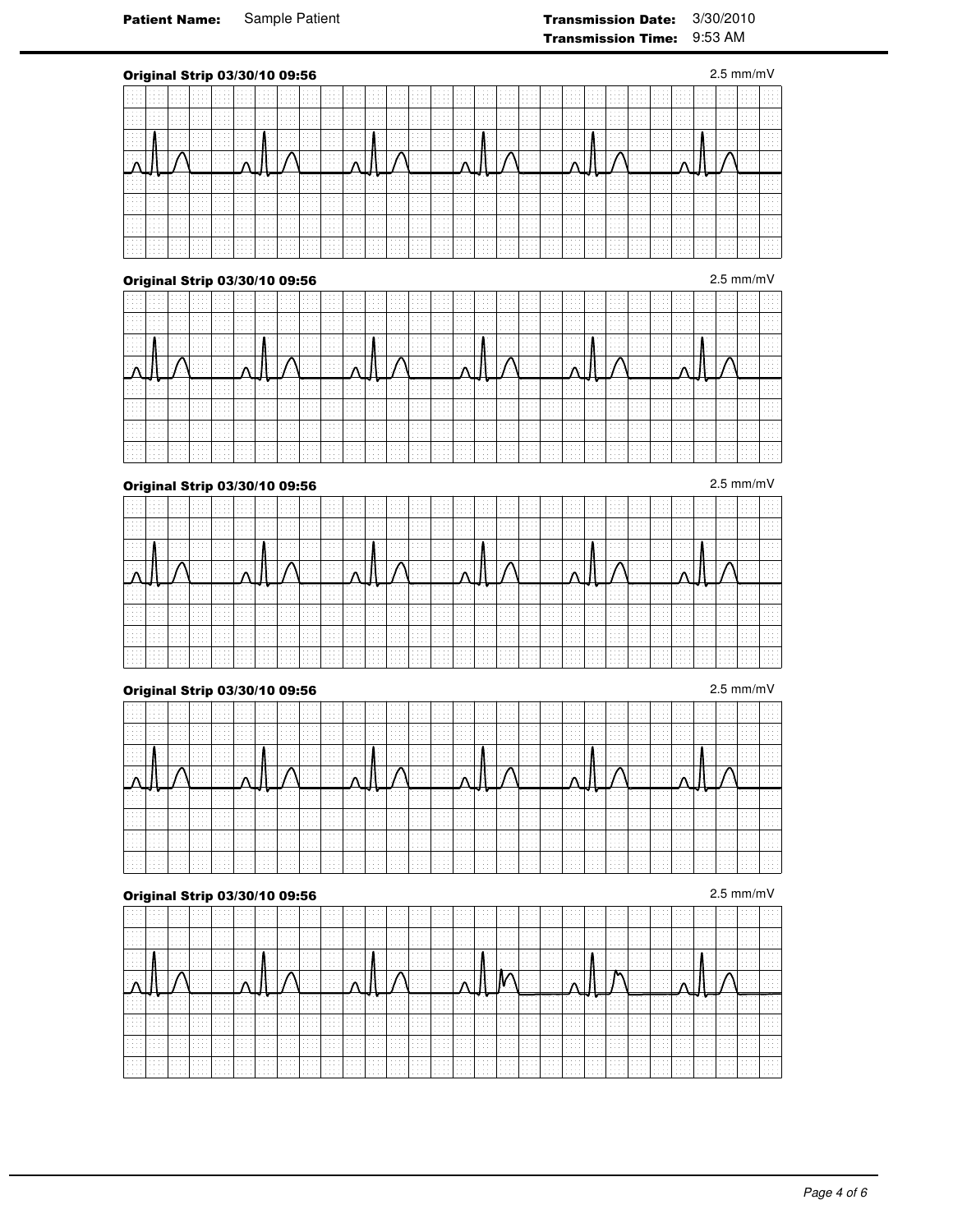| Original Strip 03/30/10 09:56 |                      |        |        |        |   |        |                          |                                 |                    |  |                            |  |               |             |        |  |  |  | $2.5$ mm/mV |  |
|-------------------------------|----------------------|--------|--------|--------|---|--------|--------------------------|---------------------------------|--------------------|--|----------------------------|--|---------------|-------------|--------|--|--|--|-------------|--|
|                               |                      |        |        |        |   |        |                          |                                 |                    |  |                            |  |               |             |        |  |  |  |             |  |
|                               | .<br>c.              | e e e  | o al   |        |   |        | $\sim$                   |                                 |                    |  |                            |  |               |             |        |  |  |  |             |  |
|                               | idir.                |        |        |        |   |        |                          |                                 |                    |  |                            |  |               |             |        |  |  |  |             |  |
|                               | -WV                  |        |        |        |   |        | $\Lambda$                |                                 |                    |  |                            |  |               |             |        |  |  |  |             |  |
|                               |                      |        |        |        |   |        |                          |                                 |                    |  |                            |  |               |             |        |  |  |  |             |  |
|                               |                      |        |        |        |   |        |                          |                                 |                    |  |                            |  |               |             |        |  |  |  |             |  |
|                               | i i s<br>a.<br>i a a | e e el | $\sim$ | والداء |   | $\sim$ | $\sim$                   | in an                           | $\sim$             |  | <b>Carlos</b>              |  | $\sim$ $\sim$ | $1 - 1 = 1$ | $\sim$ |  |  |  |             |  |
|                               | Ħ                    | Ħ      |        |        | . |        | $\mathbb{R}^2$<br>$\sim$ | $\epsilon \rightarrow \infty$ . | $\mathbb{C}$<br>×, |  | $\alpha \rightarrow \beta$ |  |               | H.          |        |  |  |  |             |  |
|                               |                      |        |        |        |   |        |                          |                                 |                    |  |                            |  |               |             |        |  |  |  |             |  |
| Original Strip 03/30/10 09:56 |                      |        |        |        |   |        |                          |                                 |                    |  |                            |  |               |             |        |  |  |  | $2.5$ mm/mV |  |
|                               |                      |        |        |        |   |        |                          |                                 |                    |  |                            |  |               |             |        |  |  |  |             |  |
|                               |                      |        |        |        |   |        |                          |                                 |                    |  |                            |  |               |             |        |  |  |  |             |  |
|                               |                      |        |        |        |   |        |                          |                                 |                    |  |                            |  |               |             |        |  |  |  |             |  |
|                               |                      |        |        |        |   |        |                          |                                 |                    |  |                            |  |               |             |        |  |  |  |             |  |
|                               |                      |        |        |        |   |        |                          |                                 |                    |  |                            |  |               |             |        |  |  |  |             |  |
|                               |                      |        |        |        |   |        |                          |                                 |                    |  |                            |  |               |             |        |  |  |  |             |  |
|                               |                      |        |        |        |   |        |                          |                                 |                    |  |                            |  |               |             |        |  |  |  |             |  |
|                               |                      |        |        |        |   |        |                          |                                 |                    |  |                            |  |               |             |        |  |  |  |             |  |
|                               |                      |        |        |        |   |        |                          |                                 |                    |  |                            |  |               |             |        |  |  |  |             |  |
| Original Strip 03/30/10 09:56 |                      |        |        |        |   |        |                          |                                 |                    |  |                            |  |               |             |        |  |  |  | $2.5$ mm/mV |  |
|                               |                      |        |        |        |   |        |                          |                                 |                    |  |                            |  |               |             |        |  |  |  |             |  |
|                               | o,<br>a.             |        |        |        |   |        | $\sim$<br>$\sim$         |                                 |                    |  |                            |  |               |             |        |  |  |  |             |  |
|                               |                      |        |        |        |   |        |                          |                                 | 5                  |  |                            |  |               |             |        |  |  |  |             |  |

|                  |        |        |   |   | . |  |        |   |   |   |   |        |   |   |        |   |             |   | . | in the CN construction of the Alexander CN construction of the Alexander CN construction of the Alexander CN const |   |        |   |        |   |             | . |   |
|------------------|--------|--------|---|---|---|--|--------|---|---|---|---|--------|---|---|--------|---|-------------|---|---|--------------------------------------------------------------------------------------------------------------------|---|--------|---|--------|---|-------------|---|---|
| .                |        | .      |   | . |   |  |        |   |   | . |   |        |   |   |        |   |             |   | . |                                                                                                                    |   |        |   |        |   | .           |   |   |
|                  | .      | .<br>. | . |   | . |  | .<br>. | . |   | . |   |        |   |   |        |   | .<br>.<br>. |   |   |                                                                                                                    |   |        |   | .<br>. |   | .<br>.<br>. |   |   |
| .<br>.           | .      | .      |   |   |   |  |        |   |   |   |   | .      |   |   |        |   |             |   |   | .                                                                                                                  | . |        |   |        |   | .<br>.      |   |   |
| .<br>.<br>.<br>. | .<br>. |        |   |   |   |  | .      |   |   |   |   |        |   |   |        |   |             |   |   |                                                                                                                    |   |        |   |        | . | .           |   | . |
| .<br>.<br>.<br>. | .      | .<br>. | . |   |   |  | .<br>. |   | . |   | . | .<br>. | . | . | .<br>. | . | .           | . | . | .                                                                                                                  | . | .<br>. | . | .      | . |             |   |   |

| ▱ |    |  |  | .                                                                    | $\sim$ |        |  |   | .      |  |                       | <b>Sales Andrew</b> |  |  | . |  |                      |  |
|---|----|--|--|----------------------------------------------------------------------|--------|--------|--|---|--------|--|-----------------------|---------------------|--|--|---|--|----------------------|--|
| 7 |    |  |  |                                                                      |        |        |  |   |        |  |                       |                     |  |  |   |  |                      |  |
|   |    |  |  |                                                                      |        |        |  |   |        |  |                       |                     |  |  |   |  | $\sim$ $\sim$ $\sim$ |  |
|   |    |  |  |                                                                      |        |        |  |   |        |  |                       |                     |  |  |   |  |                      |  |
|   | ⋯⋯ |  |  | $\sim$ $\sim$ $\sim$<br><b>Service State</b><br><b>Service</b> State |        | $\sim$ |  | . | $\sim$ |  | the state of the<br>. | .                   |  |  |   |  |                      |  |
|   |    |  |  |                                                                      |        |        |  |   |        |  |                       |                     |  |  |   |  |                      |  |

|  |   | the contract of the             | .                | . | the company of the company |                      | .                                              | the contract of the                                            |                                                               | the company of the company | <b>All All And</b>        | the state of the                               | the state of the con-                                                                                       | the state of the                                                                                    | the contract of the                           | <b>All All All Ad</b>             | .<br>the state of the                                                                  | the state of the con-<br>.<br>.                                                                | <b>All All All Advised Association</b>                                | the contract of the con-<br>.                        | the state of the<br>. | the state of the<br>.                     | .                        |         | <b>Allen Arrest</b> |  |  |
|--|---|---------------------------------|------------------|---|----------------------------|----------------------|------------------------------------------------|----------------------------------------------------------------|---------------------------------------------------------------|----------------------------|---------------------------|------------------------------------------------|-------------------------------------------------------------------------------------------------------------|-----------------------------------------------------------------------------------------------------|-----------------------------------------------|-----------------------------------|----------------------------------------------------------------------------------------|------------------------------------------------------------------------------------------------|-----------------------------------------------------------------------|------------------------------------------------------|-----------------------|-------------------------------------------|--------------------------|---------|---------------------|--|--|
|  | . |                                 | 1.1.1.1          |   | .                          |                      |                                                |                                                                |                                                               | <b>Allen Arrest</b>        | Alberta Co                |                                                | and and                                                                                                     |                                                                                                     |                                               |                                   | .                                                                                      | and and                                                                                        | .                                                                     |                                                      |                       | .                                         |                          |         |                     |  |  |
|  |   | the state of the<br>.<br>.<br>. | .<br>.<br>.<br>. |   | .<br>.                     | .<br>.               | the state of the<br>.<br>the state of the<br>. | the contract of the con-<br>.<br>the contract of the con-<br>. | the property of the<br><b>Contract Contract Contract</b><br>. | . 1                        | .<br>.<br>.               | the state of the<br>.<br>the state of the<br>. | the contract of the con-<br><b>Contract Contract Contract</b><br>the contract of the<br><b>Sales Andrew</b> | the state of the<br>the state of the state<br>the state of the<br><b>Contract Contract Contract</b> | the state of the con-                         | <b><i>BALLARD</i></b><br>.        | the state of the<br>the state of the con-<br>the state of the<br>the state of the con- | the contract of the con-<br><b>Contract Contract Contract</b><br>the contract of the con-<br>. | the state of the<br>the state of the state<br>the state of the<br>. 1 | the contract of the con-                             | .<br>.<br>.           | the state of the<br>.<br>the state of the | <b>Sales Andrew</b><br>. |         | .<br>.              |  |  |
|  |   |                                 |                  |   |                            | $\sim$ $\sim$ $\sim$ |                                                | .                                                              |                                                               |                            |                           | $\mathbf{A}$<br>.                              | . 1<br>.<br><b>Service</b> Property                                                                         | .<br>.                                                                                              |                                               |                                   |                                                                                        | <b>Allen Andre</b><br>.                                                                        | <b>Contract Contract Contract</b><br>the state of the state           | . 1                                                  | .<br>.                |                                           | .                        | .       |                     |  |  |
|  |   |                                 |                  |   | the contract of            | 1.1.1.1              |                                                |                                                                | the state of the                                              | .<br><b>Allen Allen</b>    | $\overline{1}$<br>1.1.1.1 | the state of the<br>.                          | .<br><b>Allen Andre</b>                                                                                     | .<br>.                                                                                              | .<br><b>Allen Allen</b><br><b>Allen Allen</b> | <b>Contract Contract Contract</b> | the state of the con-<br>.                                                             | .<br>.                                                                                         | .<br>.                                                                | .<br><b>Contract Contract</b><br><b>Allen Arrest</b> | .                     | .                                         |                          | 1.1.1.1 | <b>Allen Allen</b>  |  |  |
|  |   |                                 |                  |   |                            |                      |                                                |                                                                |                                                               |                            |                           |                                                |                                                                                                             |                                                                                                     |                                               |                                   | .<br>.                                                                                 | .                                                                                              | .                                                                     | <b>Allen Allen</b>                                   | <b>State State</b>    | .                                         | <b>Sales Andrew</b>      |         |                     |  |  |
|  |   |                                 |                  |   |                            |                      |                                                |                                                                |                                                               |                            |                           |                                                |                                                                                                             |                                                                                                     |                                               |                                   |                                                                                        | .                                                                                              |                                                                       |                                                      |                       |                                           |                          |         |                     |  |  |
|  |   |                                 |                  |   |                            |                      |                                                |                                                                |                                                               |                            | .                         |                                                |                                                                                                             |                                                                                                     | .                                             |                                   |                                                                                        | .                                                                                              |                                                                       | .                                                    |                       |                                           |                          |         |                     |  |  |